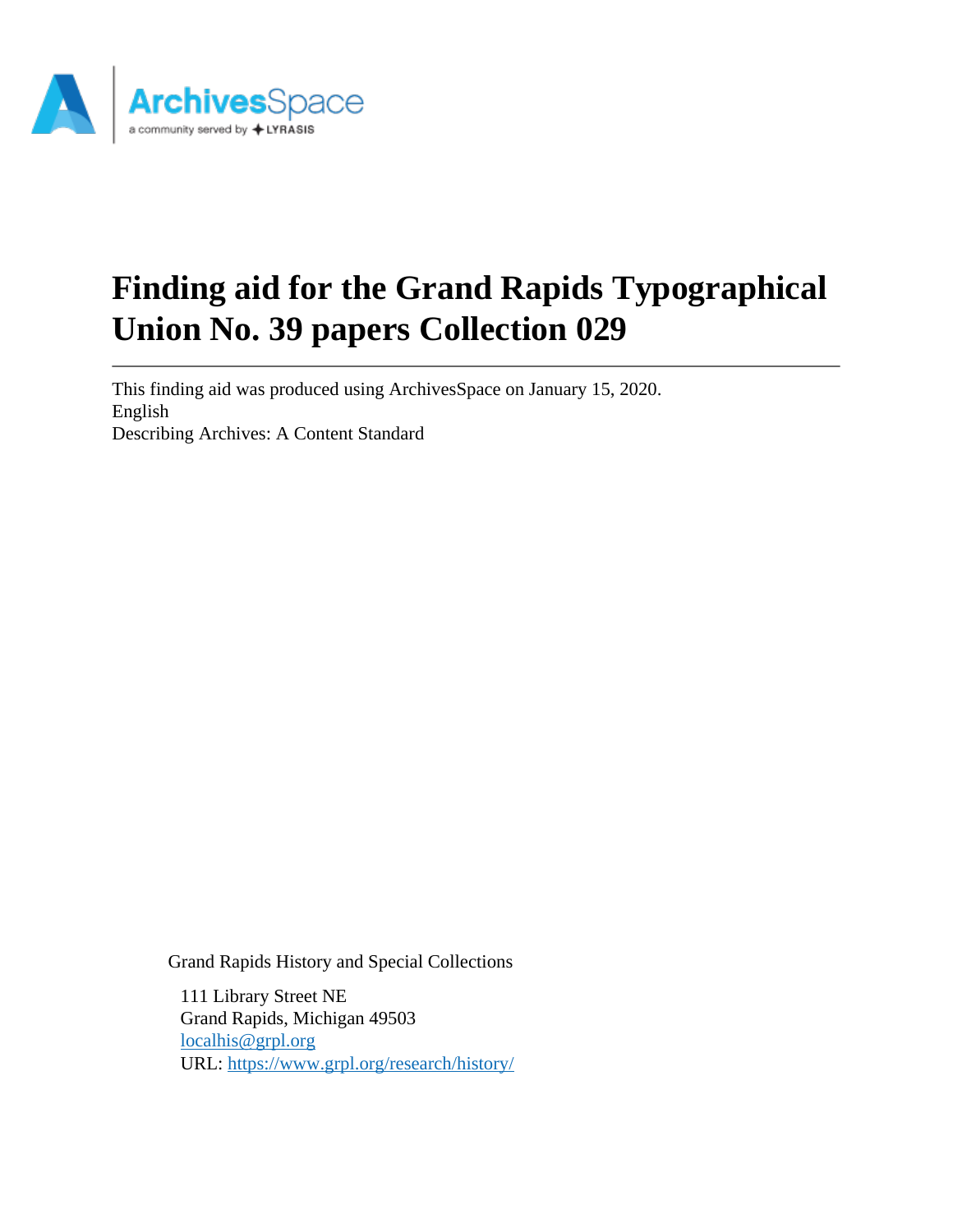# <span id="page-1-0"></span>**Table of Contents**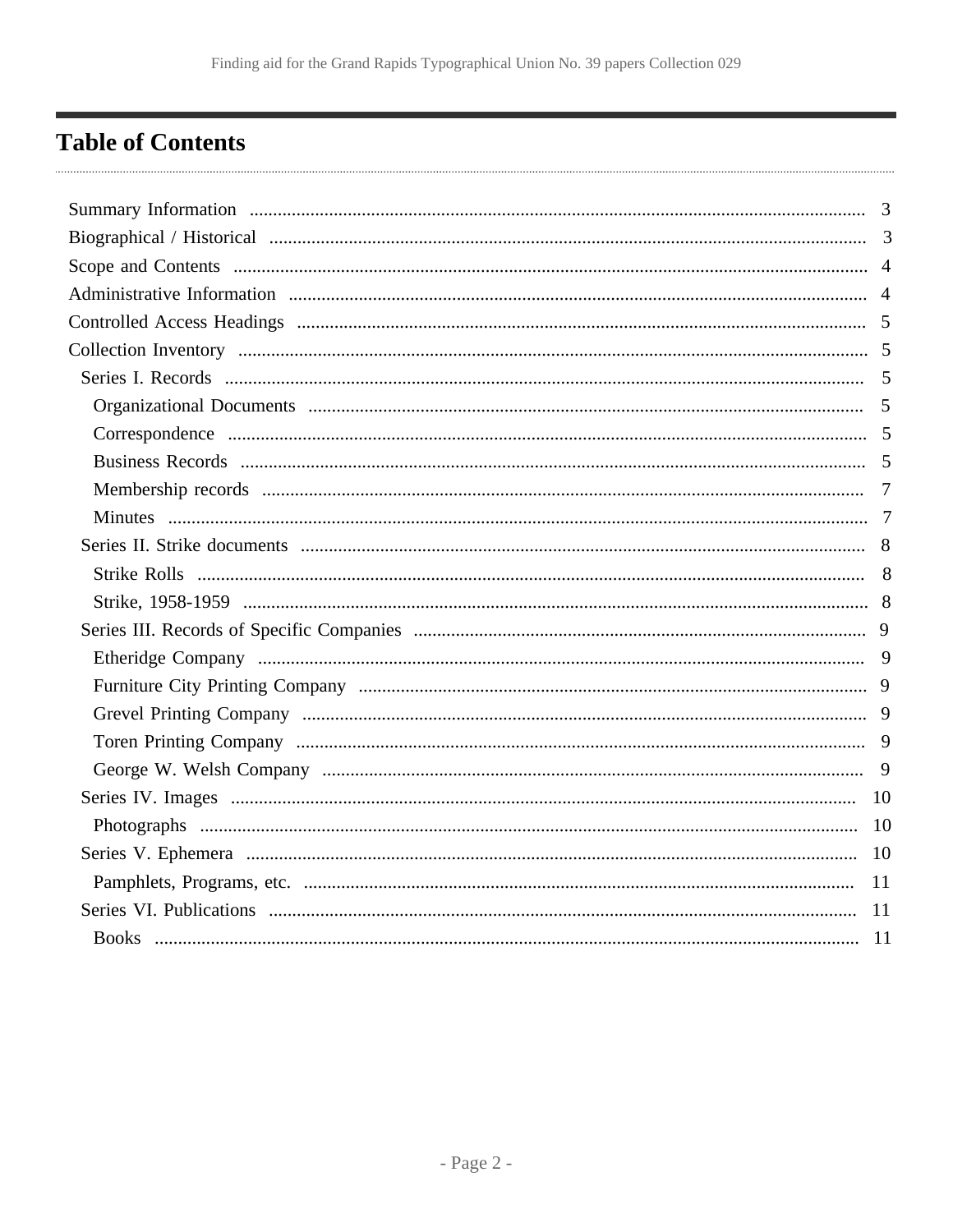## <span id="page-2-0"></span>**Summary Information**

| <b>Repository:</b>                  | Grand Rapids History and Special Collections                                                                                                                                                                                                                                                                                                                                                                                                                                                                                                                                                                                                                                                                                                                                 |
|-------------------------------------|------------------------------------------------------------------------------------------------------------------------------------------------------------------------------------------------------------------------------------------------------------------------------------------------------------------------------------------------------------------------------------------------------------------------------------------------------------------------------------------------------------------------------------------------------------------------------------------------------------------------------------------------------------------------------------------------------------------------------------------------------------------------------|
| Source:                             | Grand Rapids Typographical Union No. 39                                                                                                                                                                                                                                                                                                                                                                                                                                                                                                                                                                                                                                                                                                                                      |
| <b>Title:</b>                       | Grand Rapids Typographical Union No. 39 records                                                                                                                                                                                                                                                                                                                                                                                                                                                                                                                                                                                                                                                                                                                              |
| ID:                                 | Collection 029                                                                                                                                                                                                                                                                                                                                                                                                                                                                                                                                                                                                                                                                                                                                                               |
| Date [inclusive]:                   | 1876-1964                                                                                                                                                                                                                                                                                                                                                                                                                                                                                                                                                                                                                                                                                                                                                                    |
| <b>Physical Description:</b>        | 5.17 Linear Feet Fourteen boxes                                                                                                                                                                                                                                                                                                                                                                                                                                                                                                                                                                                                                                                                                                                                              |
| Language of the<br><b>Material:</b> | English                                                                                                                                                                                                                                                                                                                                                                                                                                                                                                                                                                                                                                                                                                                                                                      |
| Abstract:                           | This collection includes the records of the Grand Rapids local union<br>(No. 39) of the International Typographical Union, as well as general<br>documents from the printing industry. The papers and records portray<br>the history, financial background, activities and operations of the<br>Union, including strikes. Strike rolls contain the names of members<br>that went on strike during 1905-1906, 1921-1922, and 1958-1959.<br>The collection also contains material that pertains to the Union's<br>involvement with Etheridge Company, Furniture City Printing Co.,<br>Grevel Printing Co. and other companies. Also found in this collection,<br>but currently without context, are photographs and an autograph book<br>associated with Hattie Carlyle Baker. |

**^** [Return to Table of Contents](#page-1-0)

# <span id="page-2-1"></span>**Biographical / Historical**

The Grand Rapids Typographical Union No. 39 emerged from the issuance of the North American Typographical Union charter on April 19, 1858. The earliest constitution book of the Union, bearing the imprint, "Printing House of I.S. Dygert, 1844," has a cut of the Union seal bearing this date. On May 2, 1859, the first official meeting under the charter was held in the composing rooms of the Daily Eagle in the Withey Block on Canal Street, now lower Monroe Avenue. After early records were lost, a new charter was issued by the International in 1873.

The presence of the Baker family photographs in this collection is currently unexplained. Wesley Baker is documented in the U.S. Census as a grocer and later a tanner. Hattie was a home maker. The older daughter Lena Baker is given as a stenographer at the Museum in 1910 and still living at home. Two other children are listed for Wesley & Hattie, a daughter, Berniece, and a son, R. Carlyle. Also in the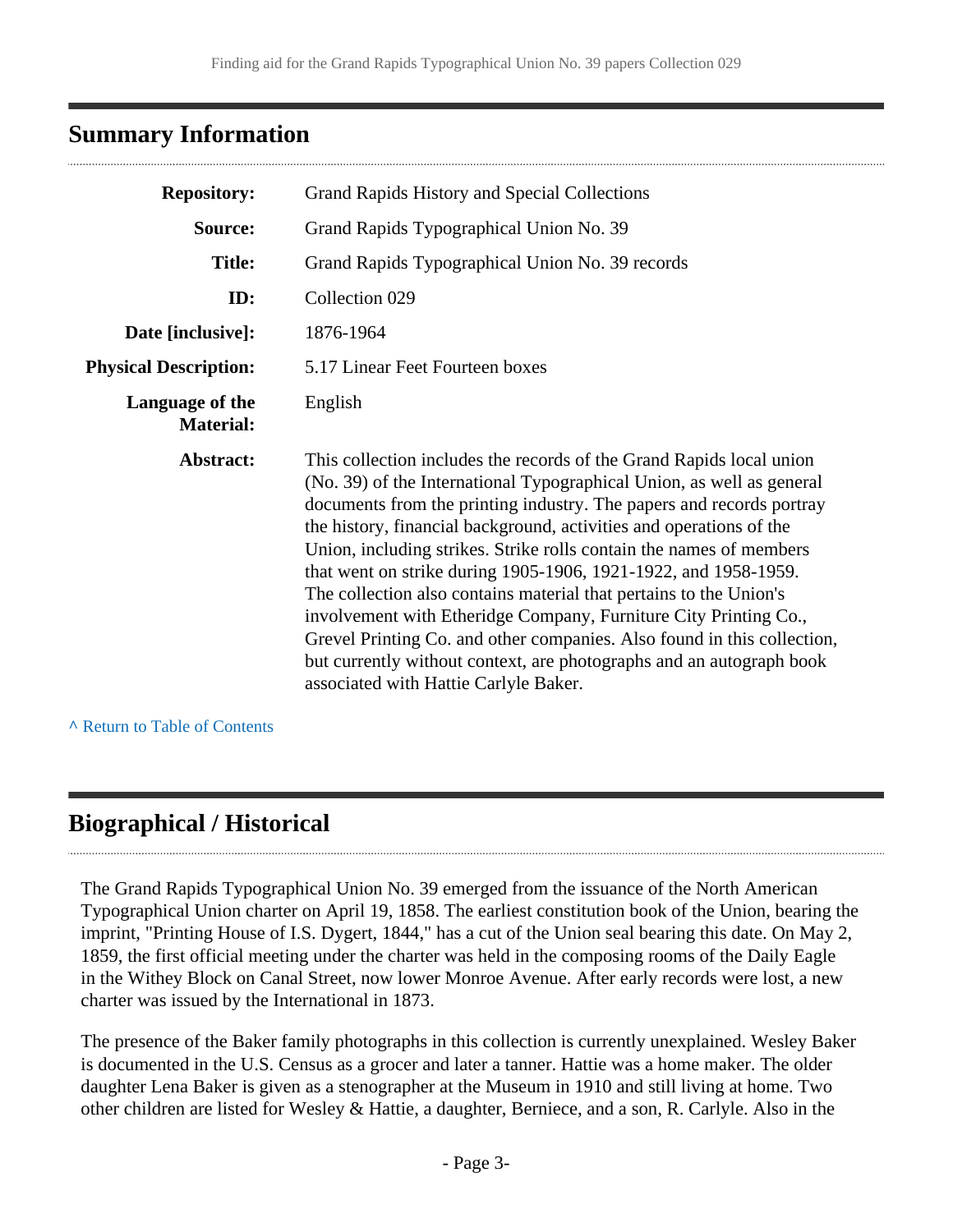1910 census are found Lena Baker Kelsey and Frank Kelsey living in Colorado, perhaps an aunt of the younger Lena.

**^** [Return to Table of Contents](#page-1-0)

## <span id="page-3-0"></span>**Scope and Contents**

The records of the company form about 75% of the collection. The best access to historical information about the organization in general may be the publications, including a one hundred year centennial from 1859 to 1959. Gaps exist in all of the records series within this collection. Minutes range from 1891-1934, with a few gaps. While the cash books appear to range from 1891 to 1954, there is a gap of about 20 years in the 1920s and 1930s. Other financial records may compensate for this gap.

The correspondence in the collection pertains to Union conventions, members and strikes. Data specific to five companies for Etheridge Printing Co., Furniture City Printing Co., Grevel Printing Co., Toren Printing Co. and George W. Welsh Company is mainly correspondence from the mid 1940s to the mid 1950s. "Strike: 1958-1959" records consist of correspondence, business invoices, financial statements, and strike roll. Miscellaneous material consist of two voting boxes, two print blocks, stapler, seal printer and an autograph book.

**^** [Return to Table of Contents](#page-1-0)

# <span id="page-3-1"></span>**Administrative Information**

## **Publication Statement**

Grand Rapids History and Special Collections

111 Library Street NE Grand Rapids, Michigan 49503 [localhis@grpl.org](mailto:localhis@grpl.org) URL:<https://www.grpl.org/research/history/>

## **Immediate Source of Acquisition**

Grand Rapids Typographical Union No. 39, accession number 1986.528

**^** [Return to Table of Contents](#page-1-0)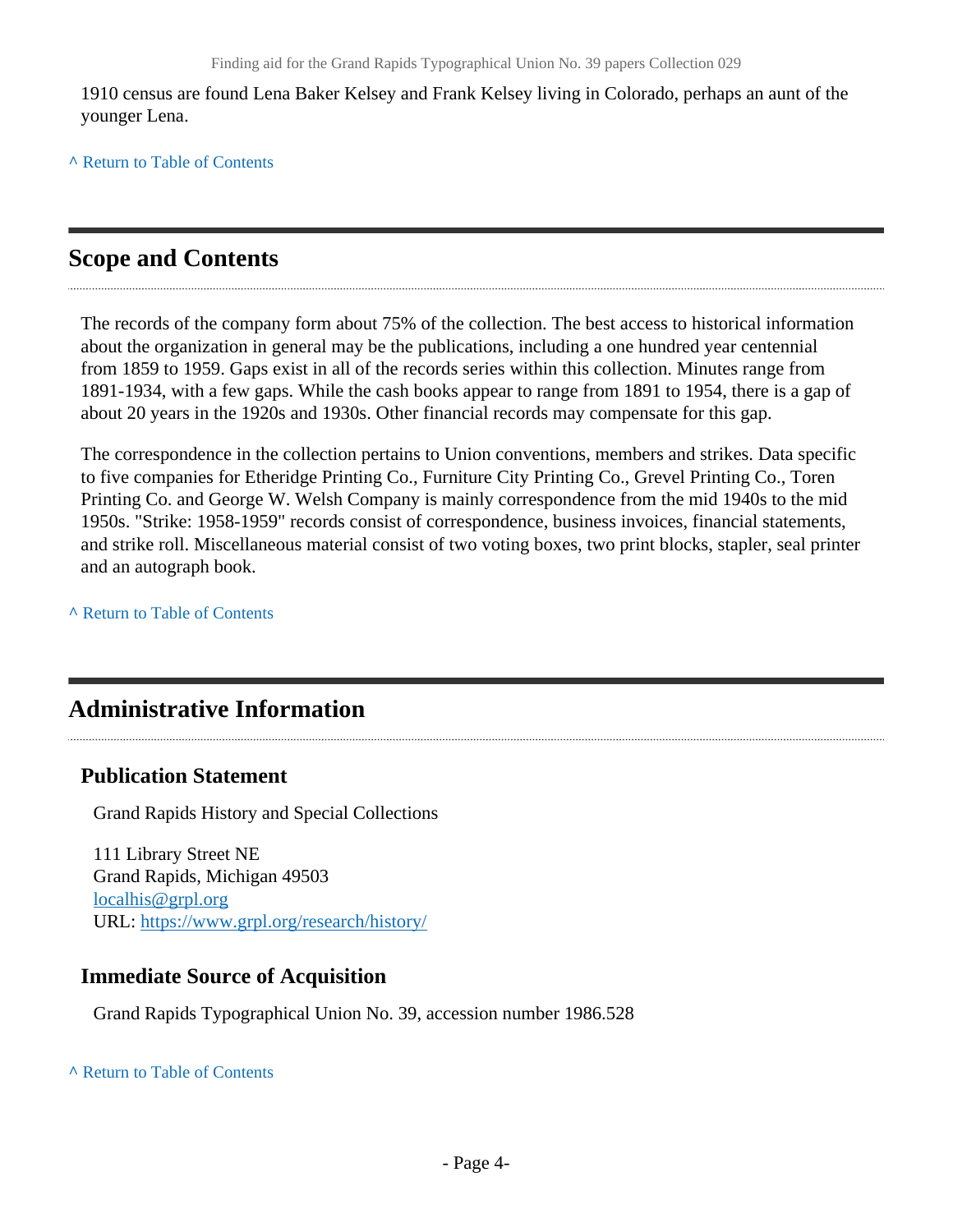## <span id="page-4-0"></span>**Controlled Access Headings**

- Printing industry -- Michigan -- Grand Rapids
- Labor unions -- Michigan -- Grand Rapids -- History
- Grand Rapids (Mich.) -- History
- Grand Rapids Typographical Union No. 39
- International Typographic Union
- Baker, Hattie Carlyle
- Grand Rapids Typographical Union No. 39

## <span id="page-4-1"></span>**Collection Inventory**

## <span id="page-4-2"></span>**Series I. Records**

#### **Scope and Contents**

Records of the organization form the bulk of the collection. Included are some correspondence from 1893 to 1959. Different types of ledgers document the finances, with some type of coverage from 1876 to the 1950s. There are gaps in several of the financial series, with some types of documents covering only certain date ranges. For example, the "Journals" cover the years 1876 to 1903 only. Pension rolls exist for 1909 to 1929. Minutes cover 1891 to 1934. Membership applications, certificates and registers cover 1893 to 1919. Most of these documents are housed in old ledge type volumes which would be damaged by photocopying or scanning, the use of a non-flash camera to copy these items is preferred.

#### <span id="page-4-3"></span>**Organizational Documents**

<span id="page-4-5"></span><span id="page-4-4"></span>

| <b>Title/Description</b> | <b>Instances</b> |          |
|--------------------------|------------------|----------|
| Constitution, n.d.       | Box 1            | Folder 1 |
| Correspondence           |                  |          |
| <b>Title/Description</b> | <b>Instances</b> |          |
| Aug 22, 1893-Nov 4, 1934 | Box 1            | Folder 2 |
| Oct 1, 1951-Apr 3, 1959. | Box 1            | Folder 3 |
| <b>Business Records</b>  |                  |          |
| <b>Accounts Payable</b>  |                  |          |
| <b>Title/Description</b> | <b>Instances</b> |          |
| 1950-1951.               | Box 1            | Folder 4 |
| Jun 4-Oct 15, 1951.      | Box 1            | Folder 5 |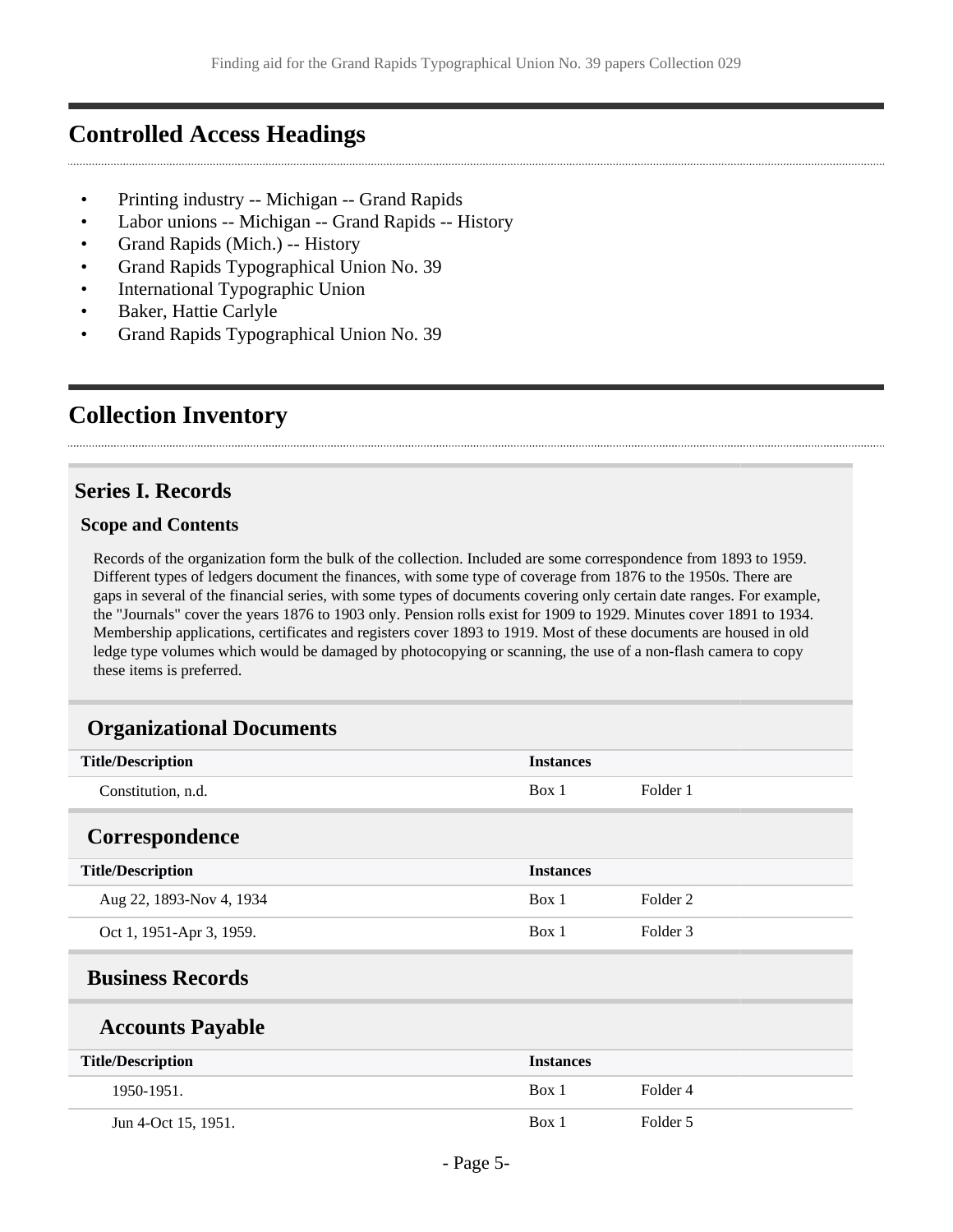| May 12,-Dec 8, 1957.                  | Box 1            | Folder 6             |  |
|---------------------------------------|------------------|----------------------|--|
| 1958-60.                              | Box 1            | Folder 7-9           |  |
| 1961-4.                               | Box 2            | Folder 10-13         |  |
| <b>Business Invoices</b>              |                  |                      |  |
| <b>Title/Description</b>              | <b>Instances</b> |                      |  |
| 1919-30.                              | Box 2            | Folder 14            |  |
| 1940-7.                               | Box 2            | Folder 15            |  |
| 1948-9.                               | Box 2            | Folder 16            |  |
| <b>Business Receipts</b>              |                  |                      |  |
| <b>Title/Description</b>              | <b>Instances</b> |                      |  |
| Business Receipts, 1910-1949          | Box 3            | Folder 17-19         |  |
| Financial Secretary Report, 1913-1931 | Box 3            | Folder 20-21         |  |
| <b>Cash books.</b>                    |                  |                      |  |
| <b>Title/Description</b>              | <b>Instances</b> |                      |  |
| Nov, 1897 to Jul, 1920.               | Box 4            | Volume 1             |  |
| Jun 6, 1921 to Apr 21, 1922.          | Box 4            | Folder <sub>22</sub> |  |
| Sep 8, 1921 to Dec 30, 1922.          | Box 4            | Volume 2             |  |
| Jun, 1944 to Dec 15, 1947.            | Box 4            | Volume 3             |  |
| Dec 18, 1947 to Jan 11, 1952.         | Box 4            | Volume 4             |  |
| May 17, 1947 to Oct 17, 1953.         | Box 4            | Volume 5             |  |
| Jan, 1952 to May, 1956.               | Box 5            | Volume 6             |  |
| Contracts, 1914-16.                   | Box 5            | Folder 23            |  |
| Daily Newspapers, 1918-21.            | Box 5            | Folder 24            |  |
| <b>Dues Ledger</b>                    |                  |                      |  |
| <b>Title/Description</b>              | <b>Instances</b> |                      |  |
| Feb 1931 to Dec 1940.                 | Box 5            | Volume 7             |  |
| Jan 1941 to Dec 1946.                 | Box 5            | Volume 8             |  |
| <b>Check Receipts</b>                 |                  |                      |  |
| <b>Title/Description</b>              | <b>Instances</b> |                      |  |
| Nov 11, 1948 to Jul 5, 1958.          | Box 6            |                      |  |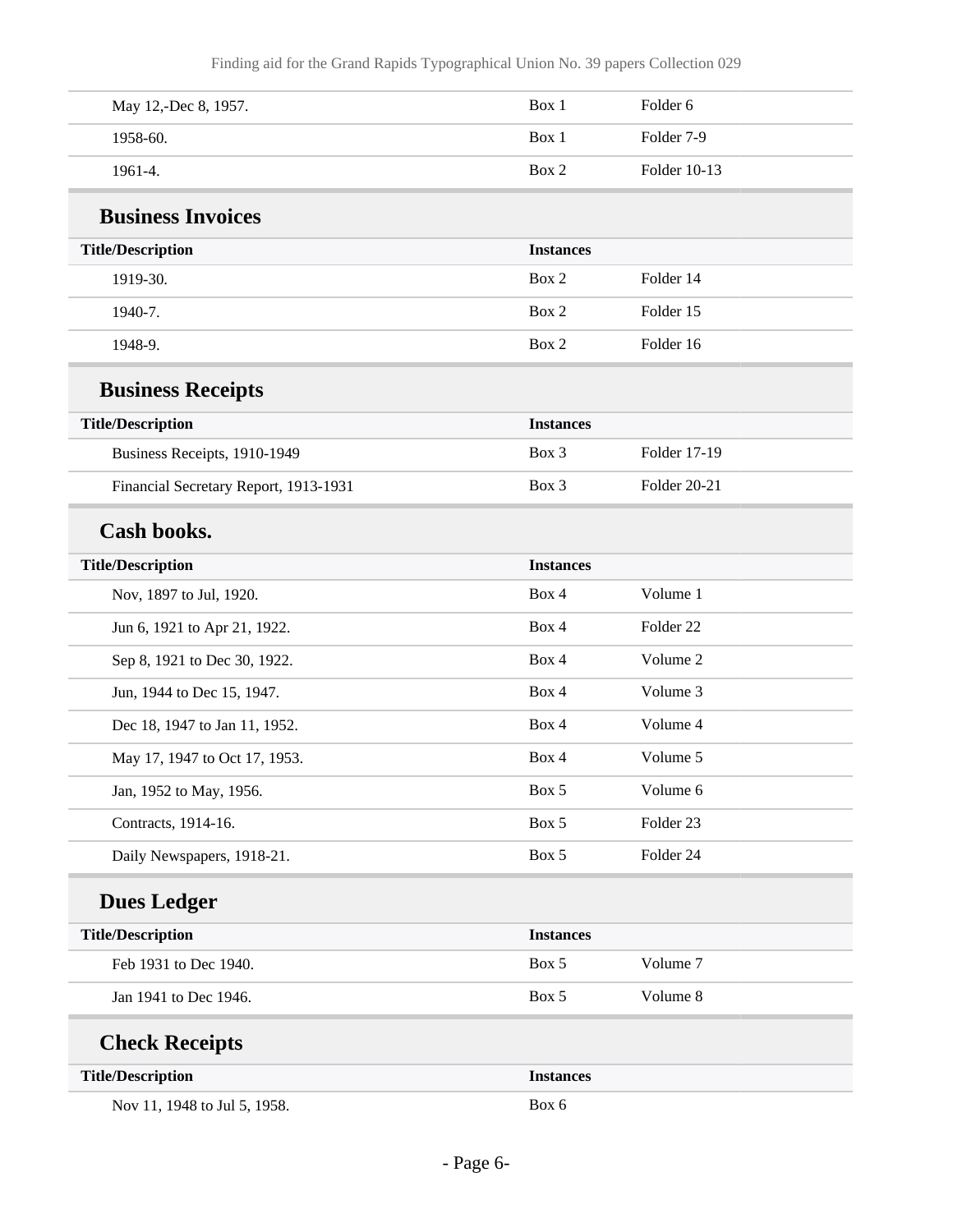| <b>Journals (Business)</b>                |                  |            |
|-------------------------------------------|------------------|------------|
| <b>Title/Description</b>                  | <b>Instances</b> |            |
| 1876-1896.                                | Box 7            | Volume 9   |
| 1896-1903.                                | Box 7            | Volume 10  |
| <b>Old Age Pension Roll</b>               |                  |            |
| <b>Title/Description</b>                  | <b>Instances</b> |            |
| Nov, 1909-Jun, 1912.                      | Box 7            | Volume 11  |
| Jul, 1912-Oct, 1915.                      | Box 7            | Volume 12  |
| Oct, 1915-Jan, 1918.                      | Box 7            | Volume 13  |
| Jan, 1918-Sep, 1922./Sept, 1922-Oct, 1925 | Box 7            | Volume 14  |
| Nov, 1925-Feb, 1929.                      | Box 7            | Volume 15  |
| <b>Monthly Stamp Reports</b>              |                  |            |
| <b>Title/Description</b>                  | <b>Instances</b> |            |
| Jan 6, 1910 to Nov 9, 1913.               | Box 8            | Volume A   |
| Dec 14, 1913 to Jan 18, 1916.             | Box 8            | Volume B   |
| Feb 14, 1916 to Aug 13, 1919.             | Box 8            | Volume C   |
| Dec 12, 1926 to Nov 17, 1930.             | Box 8            | Volume D   |
| Dec 18, 1930 to Aug 16, 1943.             | Box 8            | Volume E   |
| <b>Savings &amp; Share Acct. Books</b>    |                  |            |
| <b>Title/Description</b>                  | <b>Instances</b> |            |
| Feb 9, 1937 to Jul 15, 1968.              | Box 8            | Folder 24a |
| <b>Membership records</b>                 |                  |            |
| <b>Title/Description</b>                  | <b>Instances</b> |            |
| Applications, 1893-5.                     | Box 9            | Folder 25  |
| Certificate, 1895-1909.                   | Box 9            | Folder 26  |
| Certificate, 1898-1909.                   | Box 9            | Folder 27  |
| Membership Register, 1917-19.             | Box 9            | Folder 28  |
| ITU Convention Visitors Register, 1944.   | Box 9            | Folder 29  |
| Certificate and Withdrawal Cards, n.d.    | Box 9            | Folder 30  |
|                                           |                  |            |

# <span id="page-6-1"></span><span id="page-6-0"></span>**Minutes**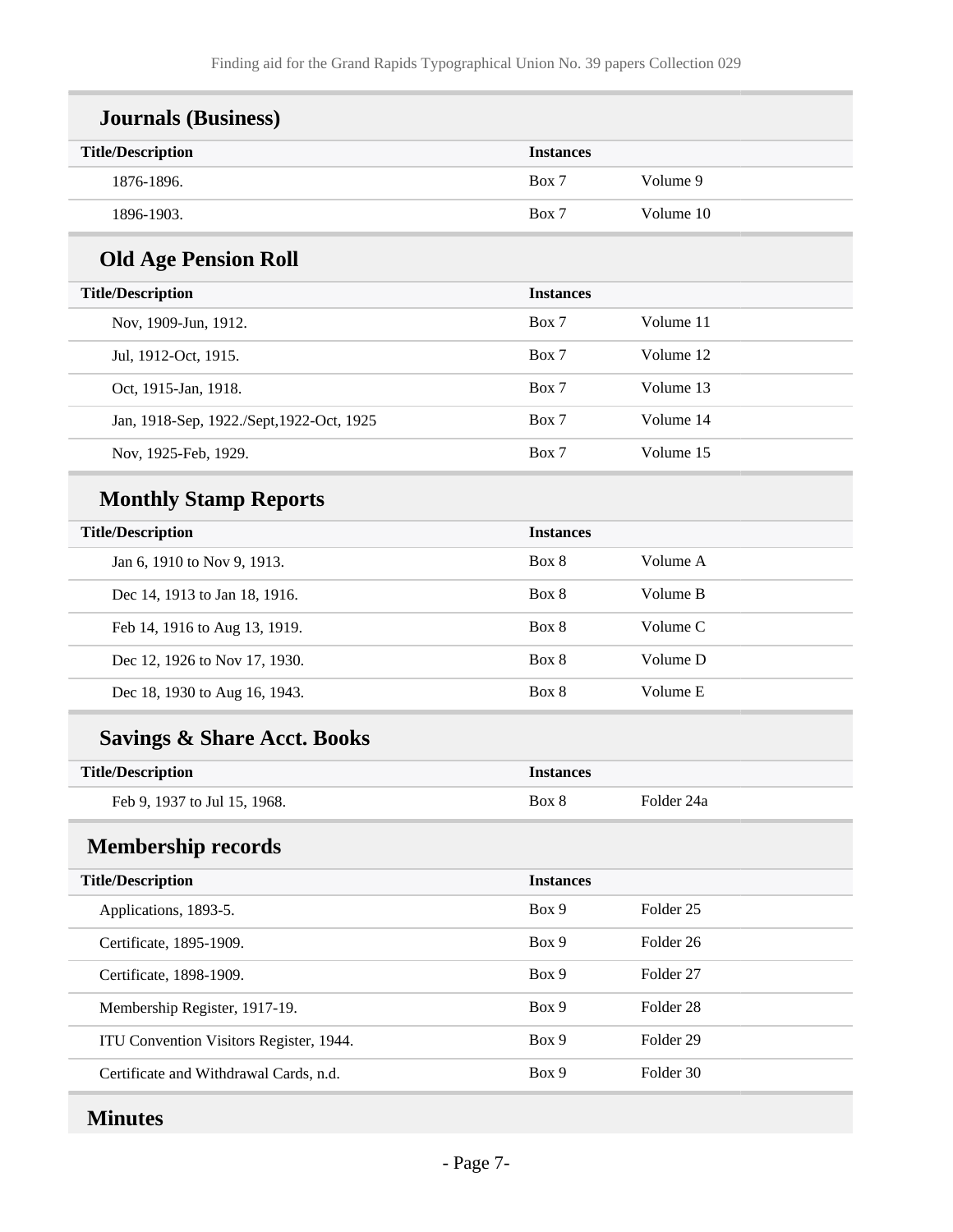| <b>Title/Description</b>     | <b>Instances</b> |           |
|------------------------------|------------------|-----------|
| May 3, 1891 to Dec 2, 1894.  | Box 10           | Volume 16 |
| Jan 6, 1895 to Dec 6, 1903.  | Box 10           | Volume 17 |
| Jan 3, 1904 to Jul 5, 1914.  | Box 10           | Volume 18 |
| Aug, 1917 to Feb, 1921.      | Box 11           | Volume 19 |
| Mar 6, 1921 to Dec 2, 1924.  | Box 11           | Volume 20 |
| Jan 6, 1924 to Aug 1, 1926.  | Box 11           | Volume 21 |
| Sep 5, 1926 to Dec, 1929.    | Box 11           | Volume 22 |
| Dec 1, 1929 to Jun 1, 1934.  | <b>Box 12</b>    | Volume 23 |
| Jun 3, 1934 to Oct 28, 1934. | Box 12           | Volume 24 |

**^** [Return to Table of Contents](#page-1-0)

## <span id="page-7-0"></span>**Series II. Strike documents**

#### **Scope and Contents**

Strike rolls cover 1905/1906 and 1921/1922. For the period of 1958/1959 a wider scope of documentation is available, including correspondence, and also some strike rolls.

## <span id="page-7-1"></span>**Strike Rolls**

|                            | <b>Instances</b> |           |
|----------------------------|------------------|-----------|
| <b>Title/Description</b>   |                  |           |
| Sep 12, 1905-Oct 31, 1905. | Box 13           | Volume 25 |
| Nov 1, 1905-Mar 17, 1906.  | Box 13           | Volume 26 |
| Mar 19, 1906-Aug 8, 1906.  | Box 13           | Volume 27 |
| Aug 15, 1921-Nov 12, 1921. | <b>Box 13</b>    | Volume 28 |
| Nov 14, 1921-Sep 16, 1922. | Box 13           | Volume 29 |

#### <span id="page-7-2"></span>**Strike, 1958-1959**

| <b>Title/Description</b>                     | <b>Instances</b> |           |  |
|----------------------------------------------|------------------|-----------|--|
| Correspondence, Oct. 16, 1958-Feb. 26, 1959. | Box 14           | Folder 41 |  |
| Business Invoices-1959 Convention.           | Box 14           | Folder 42 |  |
| Financial Statements.                        | Box 14           | Folder 43 |  |
| Notes.                                       | Box 14           | Folder 44 |  |
| Oversized notes.                             | Box 10           |           |  |
| Strike Roll.                                 | <b>Box 14</b>    | Folder 45 |  |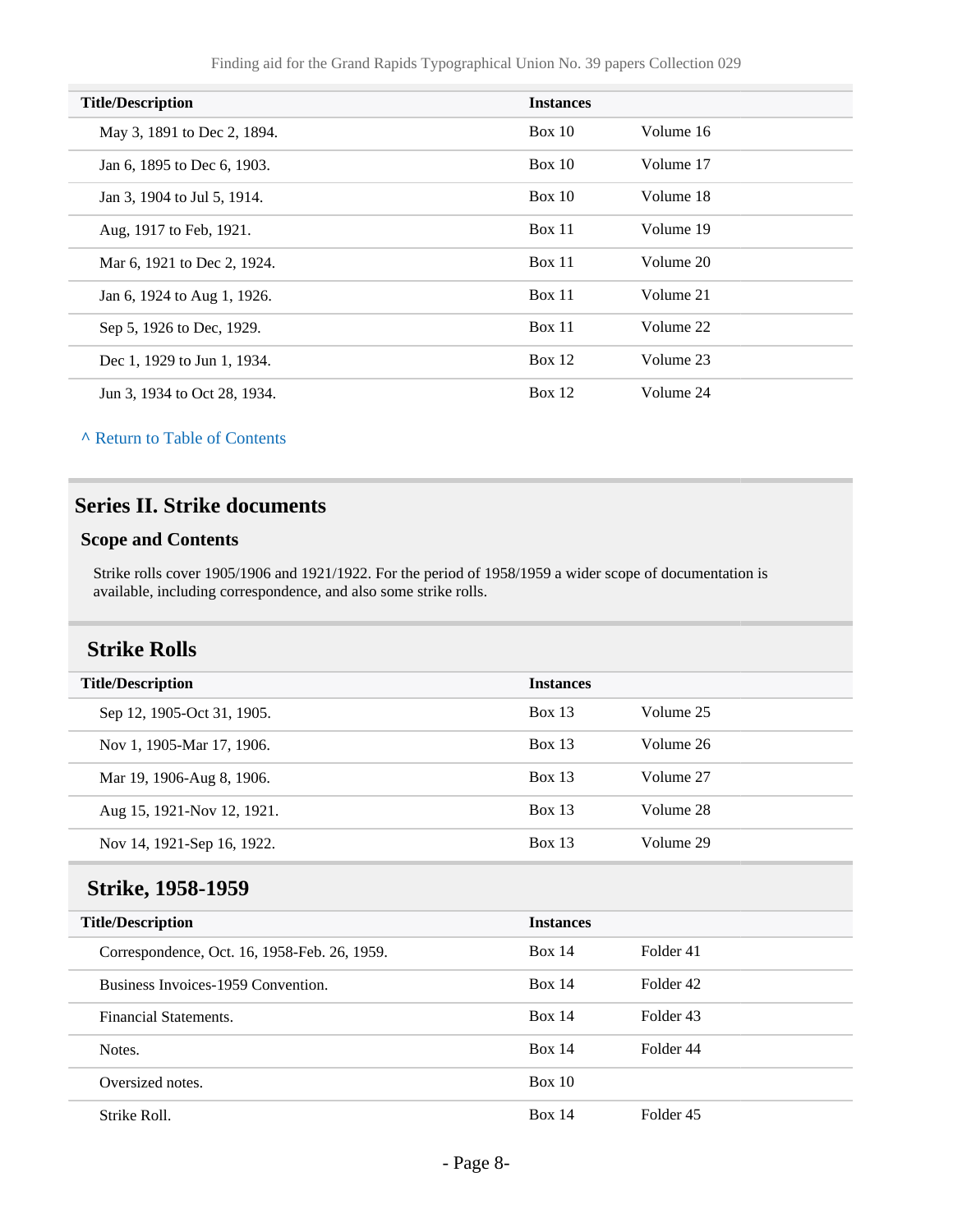Miscellaneous. Box 6

**^** [Return to Table of Contents](#page-1-0)

## <span id="page-8-0"></span>**Series III. Records of Specific Companies**

#### **Scope and Contents**

Correspondence related to three companies are available from 1944 to 1956. These are the Ethridge, Toren Printing, and George Welsh companies. Correspondence for the Furniture City Printing Company range from 1946 to 1958. For the Grevel Printing company only contracts are found.

## <span id="page-8-1"></span>**Etheridge Company**

<span id="page-8-3"></span><span id="page-8-2"></span>

| <b>Title/Description</b>                     | <b>Instances</b> |                      |
|----------------------------------------------|------------------|----------------------|
| Correspondence, Oct 23, 1944-Aug 15, 1956.   | <b>Box 14</b>    | Folder 36            |
| Contracts.                                   | <b>Box 14</b>    | Folder 37            |
| <b>Furniture City Printing Company</b>       |                  |                      |
| <b>Title/Description</b>                     | <b>Instances</b> |                      |
| Correspondence, SepT. 17, 1946-Jul 15, 1958. | Box $14$         | Folder <sub>38</sub> |
| Contracts.                                   | <b>Box 14</b>    | Folder 39            |
| <b>Grevel Printing Company</b>               |                  |                      |
| <b>Title/Description</b>                     | <b>Instances</b> |                      |
| Contracts.                                   | <b>Box 14</b>    | Folder 40            |
| <b>Toren Printing Company</b>                |                  |                      |
| <b>Title/Description</b>                     | <b>Instances</b> |                      |
| Correspondence, Oct. 23, 1944-Jul 18, 1958.  | <b>Box 14</b>    | Folder 46            |
| Contracts.                                   | Box 14           | Folder 47            |
| <b>Oversized Contacts.</b>                   | Box $10$         |                      |
| <b>George W. Welsh Company</b>               |                  |                      |

<span id="page-8-5"></span><span id="page-8-4"></span>

| <b>Title/Description</b>                  | <b>Instances</b> |           |  |
|-------------------------------------------|------------------|-----------|--|
| Correspondence, May 5, 1944-Jun 13, 1956. | <b>Box 14</b>    | Folder 48 |  |
| Contracts                                 | <b>Box 14</b>    | Folder 49 |  |

**^** [Return to Table of Contents](#page-1-0)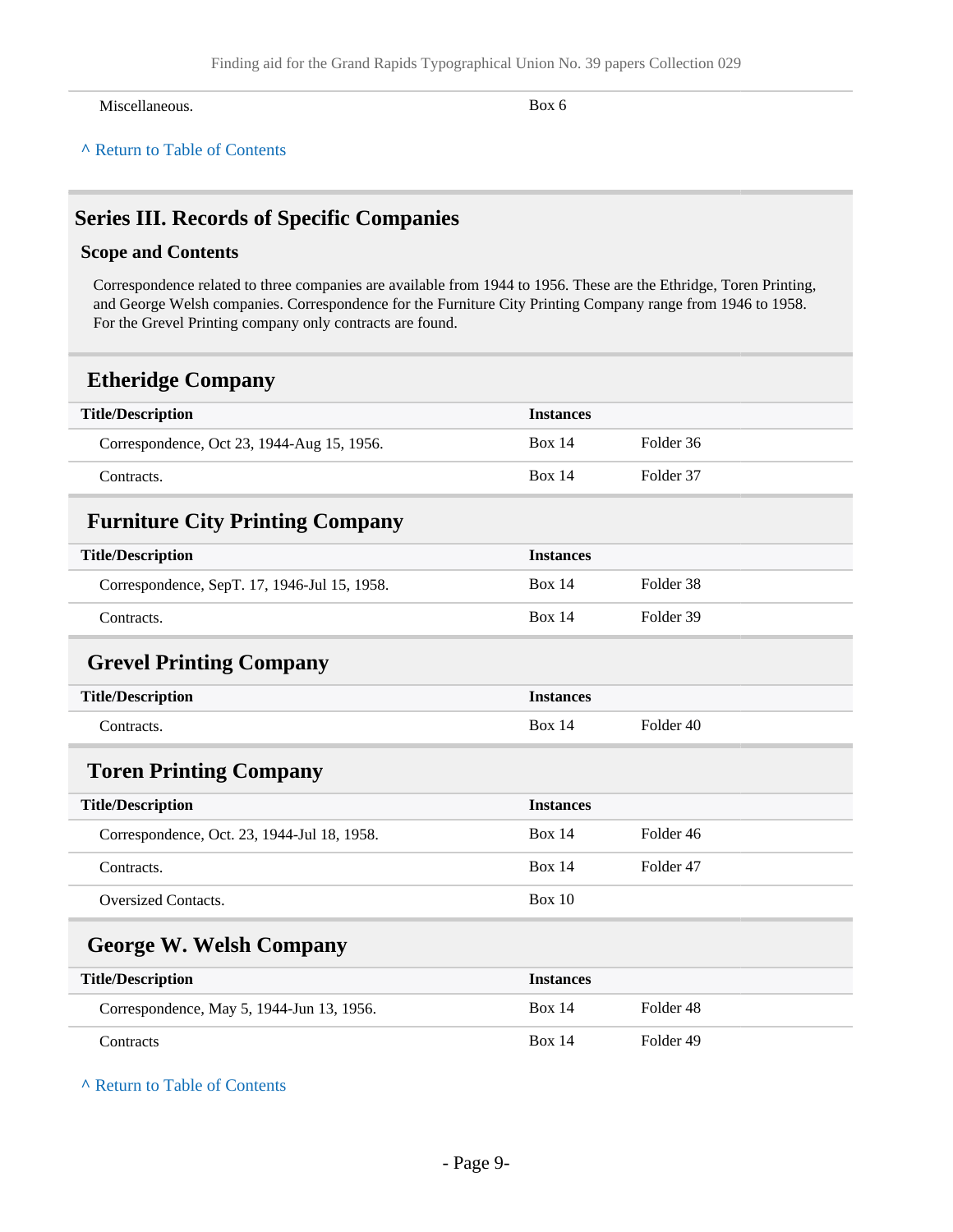## <span id="page-9-0"></span>**Series IV. Images**

#### **Scope and Contents**

Only a dozen photos are found in this collection, which seem to be associated with Hattie Baker.

## <span id="page-9-1"></span>**Photographs**

| <b>Title/Description</b>                                                                                                                                                               | <b>Instances</b> |           |
|----------------------------------------------------------------------------------------------------------------------------------------------------------------------------------------|------------------|-----------|
| Hattie Carlyle Baker. Portrait photo of woman. A.A. Barr,<br>photographer, Grand Rapids.                                                                                               | <b>Box 14</b>    | Folder 50 |
| Wesley P. Baker. Portrait photo of young man. A.A. Barr,<br>photographer, Grand Rapids                                                                                                 | <b>Box 14</b>    | Folder 50 |
| Hattie Carlyle Baker (left), Wesley P. Baker with Lena Baker<br>(child) on his lap                                                                                                     | <b>Box 14</b>    | Folder 50 |
| Unidentified man in top hat (perhaps Wesley Baker). Stanton<br>& Burdick, photographers, Los Angeles, Calif. Has "Hattie M.<br>[Mary?] Baker" on verso                                 | <b>Box 14</b>    | Folder 50 |
| Unidentified map. Stanton & Burdick, photographers, Los<br>Angles, Calif. Has "Hattie M. Baker" on verso                                                                               | <b>Box 14</b>    | Folder 50 |
| Frank Kelsey & Lenna Estelle Kelsey. Portrait photo of couple,<br>woman standing. Jarvis, photographer, Pasadena, Calif.                                                               | <b>Box 14</b>    | Folder 50 |
| Man and woman standing in front of a brick house. Chair on<br>porch in front of door. Photo postcard.                                                                                  | <b>Box 14</b>    | Folder 50 |
| Unidentified young woman. F. L. Hogan, photographer,<br>Rockford, Mich.                                                                                                                | <b>Box 14</b>    | Folder 50 |
| Unidentified photo of three woman, including woman in 8 and<br>probably Hattie Baker at right. R.H. Williams, photographer,<br>Rockford, Mi.                                           | <b>Box 14</b>    | Folder 50 |
| Unidentified group with 9 women. G.N. Westfall, photographer,<br>Rockford, Mi.                                                                                                         | <b>Box 14</b>    | Folder 50 |
| Unidentified group with 1 man and 6 women. Probably Lena<br>Baker Kensey seated front right, and Hattie Baker seated second<br>row right. W.H. Jones, photographer, Cedar Springs, Mi. | <b>Box 14</b>    | Folder 50 |
| Tuberculosis Sanatorium. Union Printers Home (Colorado<br>Springs, Colorado) / James Bates, photographer.                                                                              | <b>Box 14</b>    | Folder 50 |

#### **^** [Return to Table of Contents](#page-1-0)

### <span id="page-9-2"></span>**Series V. Ephemera**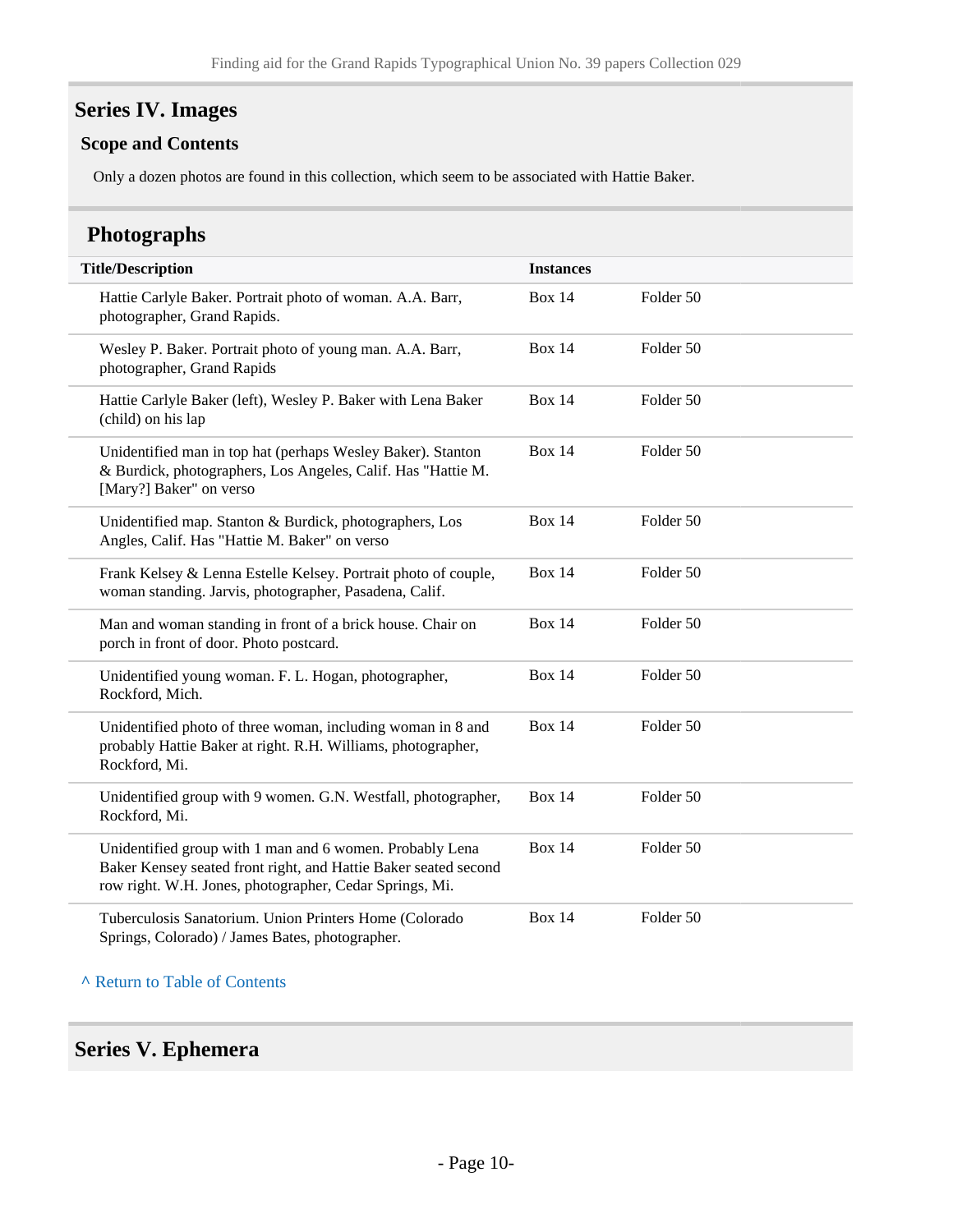#### **Scope and Contents**

An autograph book, also belonging to Hattie Baker, is found in this series. The association of Hattie Baker to this organization is currently unknown.

Also included in this series are some newspaper clippings and a few pamphlets or programs associated with the organization.

| <b>Title/Description</b>                          | <b>Instances</b> |           |
|---------------------------------------------------|------------------|-----------|
| Autograph Book belonging to Hattie Carlyle Baker. | <b>Box 14</b>    | Folder 51 |
| Newspaper clippings                               | <b>Box 12</b>    | Folder 31 |
| <b>Notes</b>                                      | Box 12           | Folder 32 |

## <span id="page-10-0"></span>**Pamphlets, Programs, etc.**

| <b>Title/Description</b>                                                                               | <b>Instances</b> |             |
|--------------------------------------------------------------------------------------------------------|------------------|-------------|
| 75th Anniversary, 1859-1934                                                                            | Box 12           | Folder 33   |
| <b>Scope and Contents</b>                                                                              |                  |             |
| c. 1; c. 2, formerly M331.88.In8, 00.[2585].1                                                          |                  |             |
| 87th Convention, International Typographical Union                                                     | Box 12           | Folder 33.5 |
| <b>Scope and Contents</b>                                                                              |                  |             |
| c. 1 Disbound; c. 2 Disbound; c. 3 Spiral bound, cover<br>torn off, formerly M655.0621.In8 00.[2584].1 |                  |             |

#### **^** [Return to Table of Contents](#page-1-0)

## <span id="page-10-1"></span>**Series VI. Publications**

#### **Scope and Contents**

Two items studying the history of the organization are dated 1963 or 1966. Also included here is a hundred year centennial publication from 1859 to 1959.

<span id="page-10-2"></span>

| <b>Title/Description</b>                                                       | <b>Instances</b> |           |  |
|--------------------------------------------------------------------------------|------------------|-----------|--|
| A Study of the History of the International Typographical<br>Union, 1852-1963. | Box 12           |           |  |
| A Study of the History of the International Typographical<br>Union, 1852-1966. | Box 12           |           |  |
| Centennial Celebration, 1859-1959.                                             | <b>Box 12</b>    | Folder 34 |  |
| Facts About The International Typographical Union For All<br>Who Like To Know  | Box 12           | Folder 35 |  |